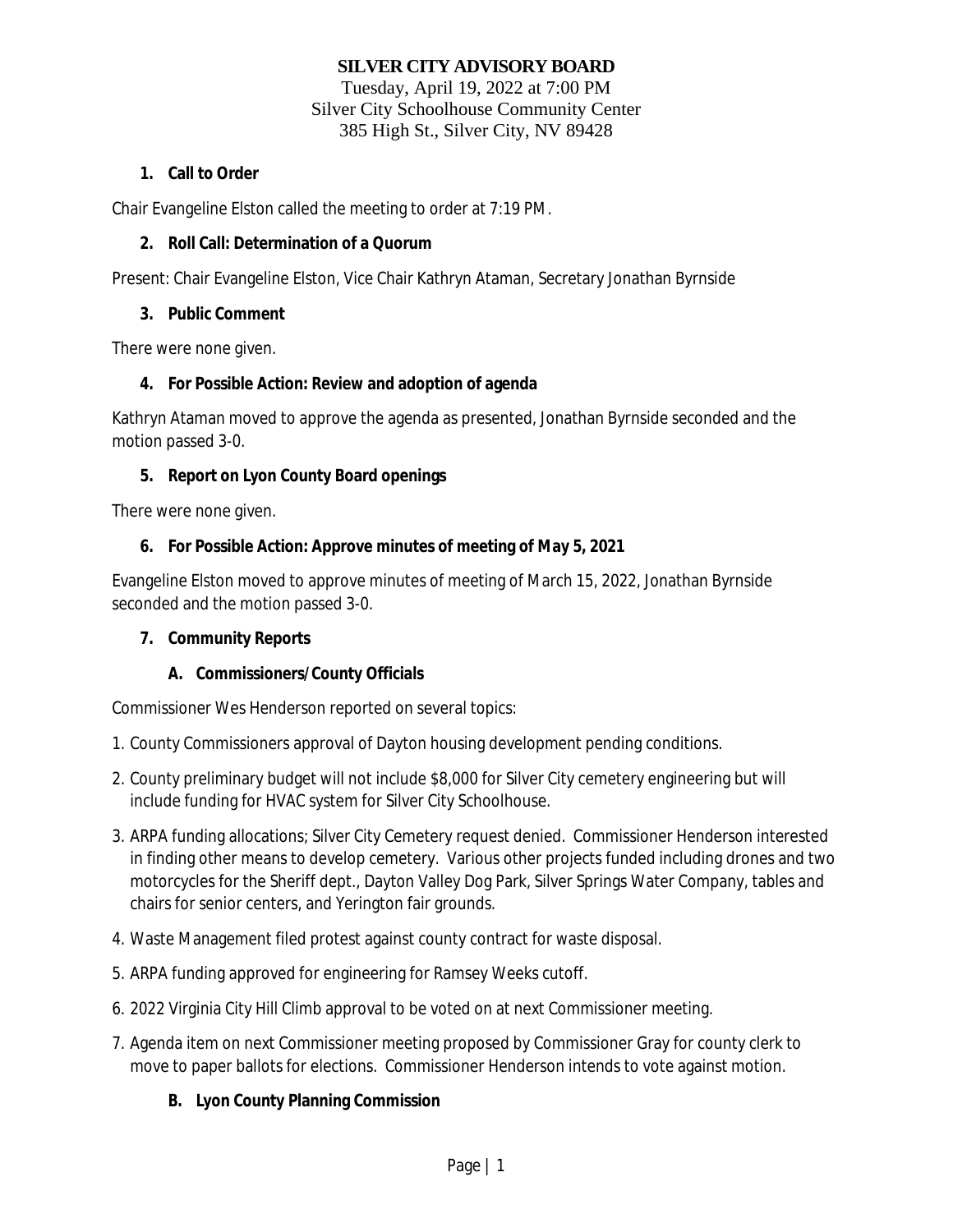# **SILVER CITY ADVISORY BOARD**

Tuesday, April 19, 2022 at 7:00 PM Silver City Schoolhouse Community Center 385 High St., Silver City, NV 89428

There were none given.

### **C. Lyon County Sheriff's Dept.**

There were none given.

#### **D. Lyon County Parks & Recreation**

Kathryn Ataman reported that recreation administration performed by Boys and Girls club via grant from the county. Informed only 3 or 4 employees maintain all county parks. Silver City park tree needs to be discussed at 4/20/22 Park and Rec meeting.

### **E. Silver City Volunteer Fire Dept.**

There were none given.

# **F. Silver City Arts Group**

Kathryn Ataman reported that the Silver City coffee house at the school house has been changed to Tuesday, May 3 2022. Festival to be held at Silver City park with bands and events. Evangeline Elston reported that there will be a book sale on Memorial Day, Monday May 30th from 10-3 at the Silver City schoolhouse.

# **8. For Discussion and Possible Action: Update on development of priorities for use of ARPA/parks funds to recommend to county and new park trees and other improvements**

Evangeline Elston reported that Judge Smith has plan in the works for trees, memorial path, slide, picnic tables, playground equipment, and venting equipment for schoolhouse attic. Kathryn Ataman moved to make tree recommendation to the Parks and Recreation board for the Silver City park, Jonathan Byrnside seconded and the motion passed 3-0. The advisory board discussed and decided to recommend drought tolerant, flowering, shade trees.

# **9. For Discussion and Possible Action: Cemetery Committee planning process for cemetery expansion/annex development and funding sources**

Erich Obermayr reported that all recent funding efforts failed. Current path forward most likely requires landscaping rather than large-scale engineering and priority is for a securing professional opinion on options for cemetery development and their costs and feasibility.

# **10. For Discussion and Possible Action: Consideration of the capital improvement fee assessed by to Storey County of Silver City residents and what improvements residents can expect to the Silver City water system**

Kathryn Ataman moved to table this item, Evangeline Elston seconded and the motion passed 3-0.

# **11. Chair/Member Comments**

Evangeline Elston asked if other members were interested in taking over role as Advisory Board chair.

# **12. Public Comment.**